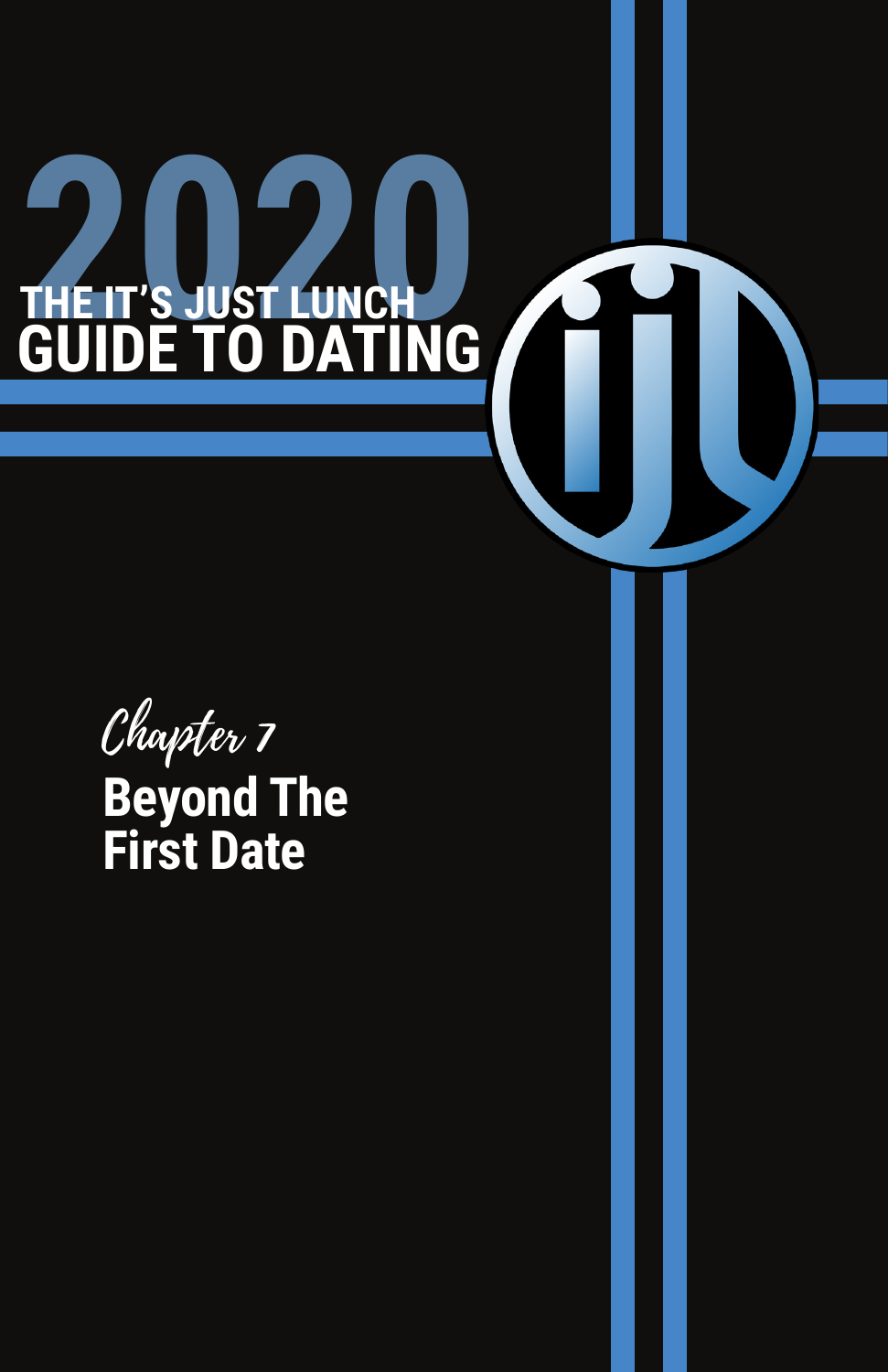# Chapter 7 Beyond the **FIRST DATE**

Well, you both enjoyed your first date experience so much that you've agreed to see each other again! While you might feel somewhat relieved that your dating life is finally looking brighter and the hope of finding someone you really like is imminent, just like the first time around, you're probably having similar anxieties about your second date. This time it could be worse because the stakes have been raised — you like this person and the fear of whether or not it will work out has caused that internal voice of doom to rear its ugly head again.

Try to stay in the NOW, the present moment. Don't let your mind get ahead of the actual events here. A second date is a second date is a second date. It's not happy coupledom, it's not the date on which you are guaranteed sex, and it's not the time to determine if he or she is "the one" — it's just an opportunity to

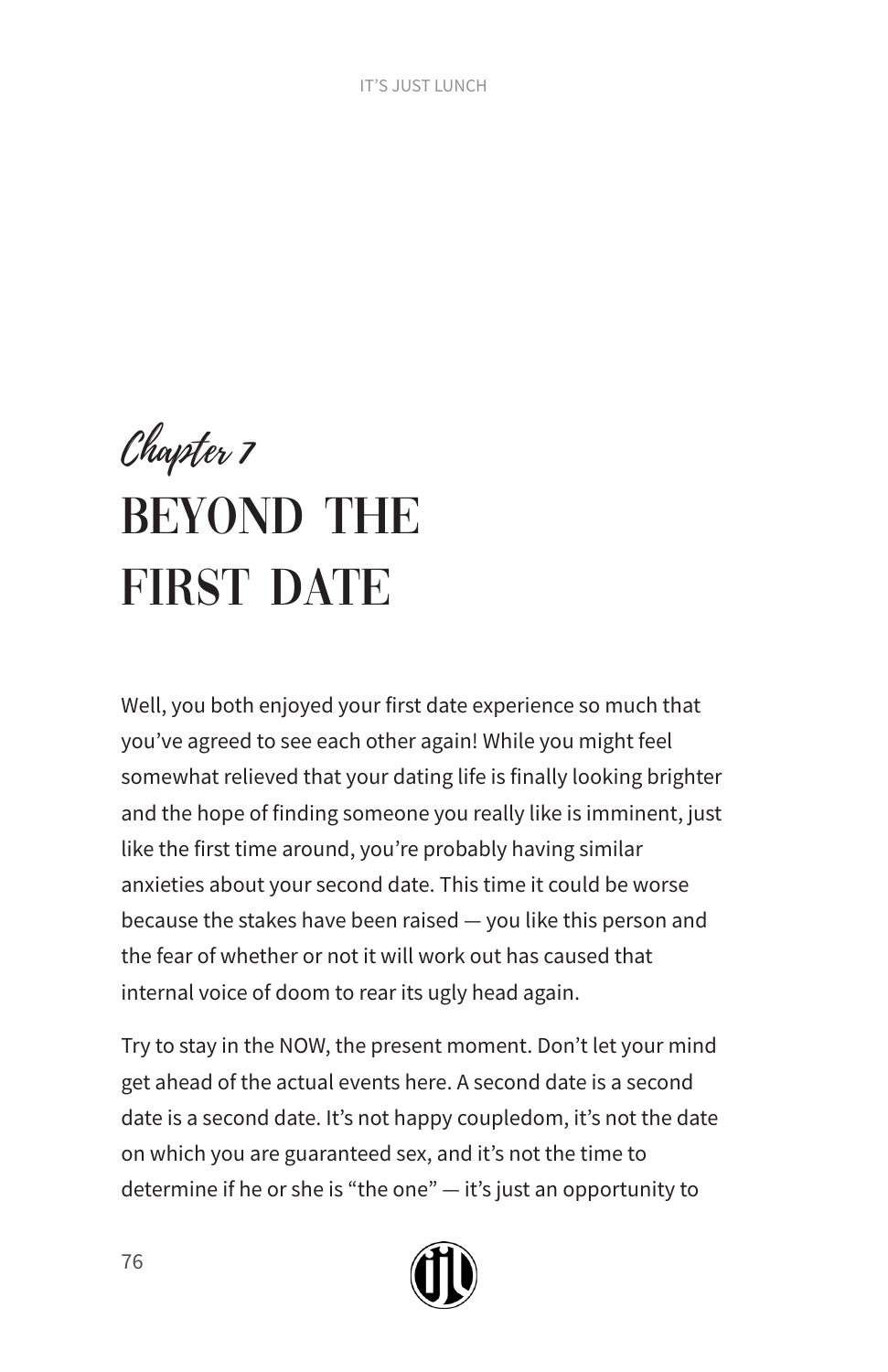spend a little more time with someone you like.

Trust us, you'll know exactly the right moment when all of the above should take place (if at all), but to relieve your anxiety, you can rest assured it's not on the second date. Remember to stay grounded, keep your expectations in check and your antenna high.

## **The Second Date**

This could be the "make or break date" for you, depending upon how smoothly the evening flows. We usually recommend going on at least three dates before you decide not to see someone again. Sometimes it can take two or three meetings before the chemistry kicks in. On the other hand, if you have to give yourself a pep talk every time you go out to meet this person, you might want to consider calling it a day. Going with the flow too long isn't smart. One of you could get emotionally attached and that makes it harder to break it off later. Again, trust your instincts.

As you did before, choose a place where you feel comfortable and one that suits both of your tastes, otherwise you might be distracted and not able to focus your attention on your date. Hopefully on this date you are both more relaxed and able to open up and reveal some insight into the things that make you the unique and wonderful person that you are. Remember, your aim is to discover as much relevant information about him or her as possible. Take it easy and don't rush things. Remind yourself that perfect people do not exist in this world and everybody has strong and weak traits — you included.

Your goal is to gather some fundamental facts, discover more of his or her personality and notice your chemistry… oh, and have fun! To do that you should: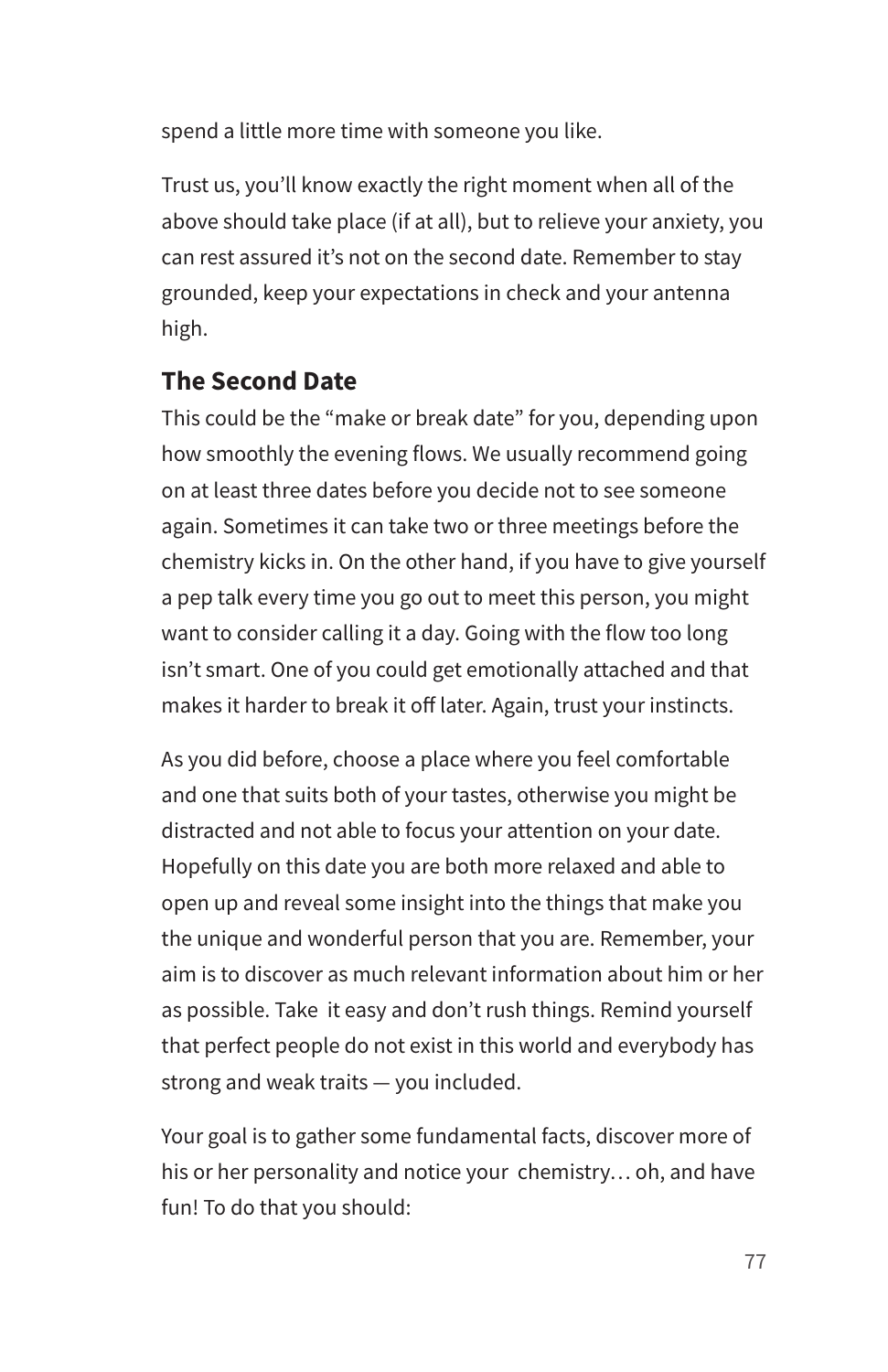-Ask questions and listen carefully.

-Let them see the real you. Drop the façade, open up, disclose more detail and be vulnerable.

-Share yourself — express opinions, desires and interests. -Know what you want — it's the only way you can determine if you are a match. If you are sure that you are not ready to be a step parent, find out if they have children from a previous marriage.

-Try to see them as they truly are, not as the people you want them to be. It's easy to get carried away with the excitement of meeting someone you really like and to place him or her on a pedestal, while losing sight of the real human being underneath it all.

Don't worry if all your questions aren't answered on this date. Give it time and let the information come out naturally. If you need a little help, check out the conversation starters in chapter six. You don't want to appear as if you're conducting a formal interview. At this stage you shouldn't be trying to determine if you've got a life match, so give yourself some room for romance.

## **What to Do on Date Number Two**

You might feel like you have to do something lovely and amazing that will totally blow your date's mind, but it's really not necessary. At this stage you want to spend time alone, one-onone, to see how you relate to one another and to notice if there's chemistry. You can move on to an adventurous activity or involve other people on your next and subsequent dates. That will give you a chance to see how your main squeeze-to-be gets along with others (an important clue to their personality). But for now, keep it intimate.

Having dinner together is a great idea, especially if you didn't do

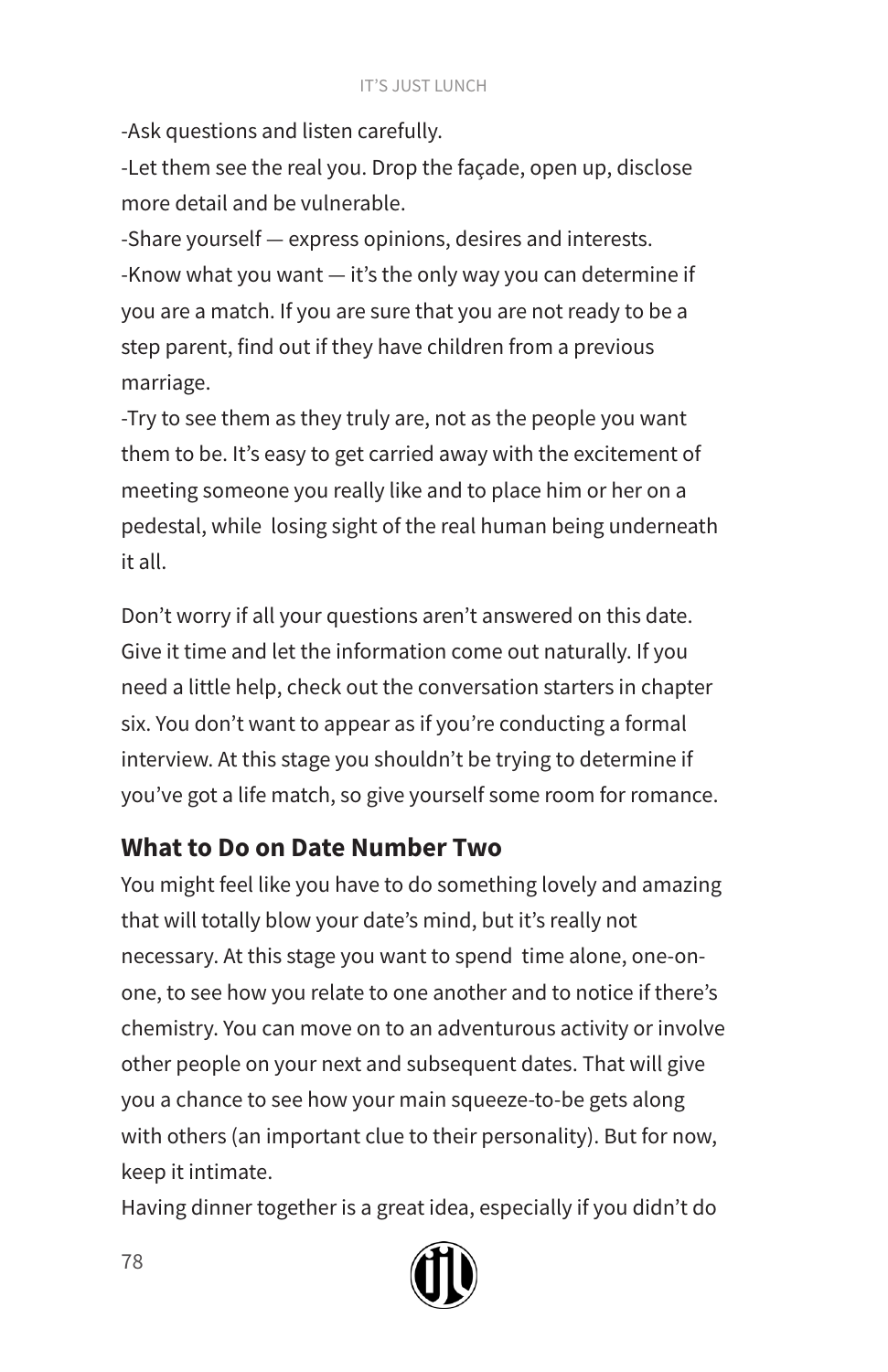it on your first rendezvous.

## **Say Goodnight**

At the end of the date, don't make false promises about what comes next if you know you're not interested in taking the relationship further. Be honest, tell them what you enjoyed about them and let them know you don't feel the chemistry. If your date doesn't ask to see you again it probably means that s/he's not interested. In this case, you probably won't hear from them again. They don't want to hurt a person's feelings and are more likely to make excuses about not being available for another date.

If it ends, though, don't sweat it. Breathe a sigh of relief that you got out emotionally unscathed, and turn your attention to the millions people of the opposite sex out there.

## **What to Do on Dates Number Three, Four, Five...**

If you've made it this far, it probably means that the two of you are "in like," you enjoy being together and are eager to get to know each other better. Time to up the ante and try out a variety of fun activities that put you into all kinds of social situations. In short, you get to play at being partners by experiencing many different things together and seeing how well you fit and work as a team.

Spice up your dating game with some adventurous dates, play games and share activities, or try something simple and romantic like a moonlit walk. After a while, you might want to add in a few mundane activities to keep it real. Let's face it long-term relationships include daily chores like shopping, taking the dog to the vet or fixing up the yard. Ask your date to hang out with you while you're at it or to help you out with these chores too.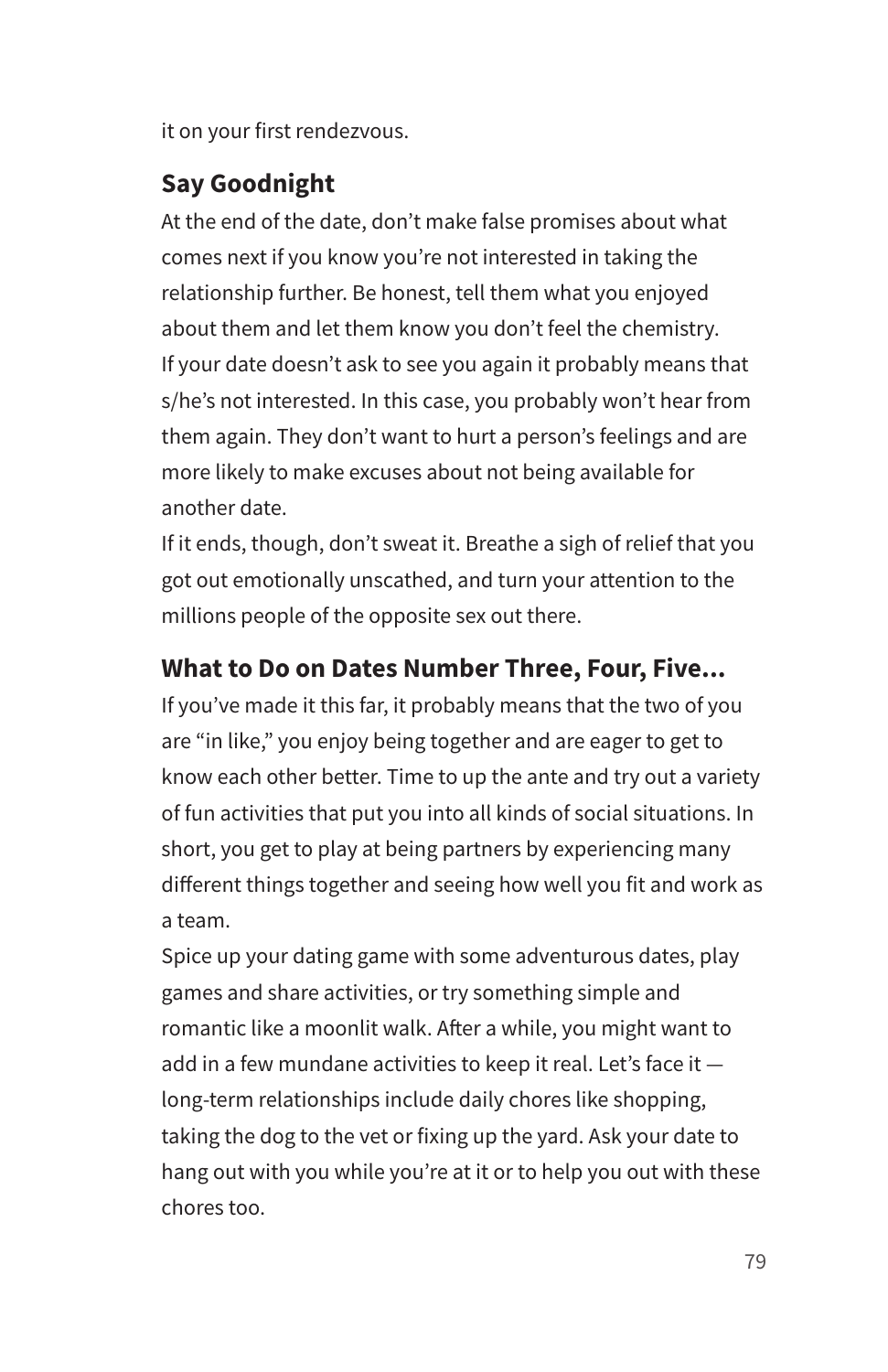If your long-term goal is to find a fulfilling relationship, you should pay attention at this stage and see how well you make decisions together or handle real life situations such as dealing with crises or family obligations. Don't over-analyze every result, since that will kill the fun. Just be aware, observe and communicate your feelings. As each date progresses, you'll get a stronger sense of whether or not you are compatible.

# **Dating Dilemmas**

## *When They Don't Call or Text*

If you've had what you thought was an incredible date and they don't reach out to you, it's normal to wonder what went wrong. You start to think you imagined the chemistry, and that perhaps there's something wrong with you after all, or maybe blame is your thing and it must have been something you said or did. You're starting to obsess. Stop it! Don't go down that road. Who knows what happened? There are lots of reasons: He lost his job and slipped into depression, she's not over her last relationship, he's a non-committer (better you find out now), her self-esteem was too low, or he fell down a well. Hey, it's possible!

Whatever the reason, it may not have anything to do with you at all. So don't sweat it. Drop your date one follow-up email and if you don't receive a response, cut your emotional ties right away. Remember, there are billions of people on the planet, so even if there was no chemistry connection on his or her part, who cares? Give yourself a pat on the back for taking a chance. There are plenty more fish in the sea, so don't take it personally.

## *Textiquette*

Texting comes with its own set of benefits and woes. According to Business Insider, Americans send roughly 26 BILLION text

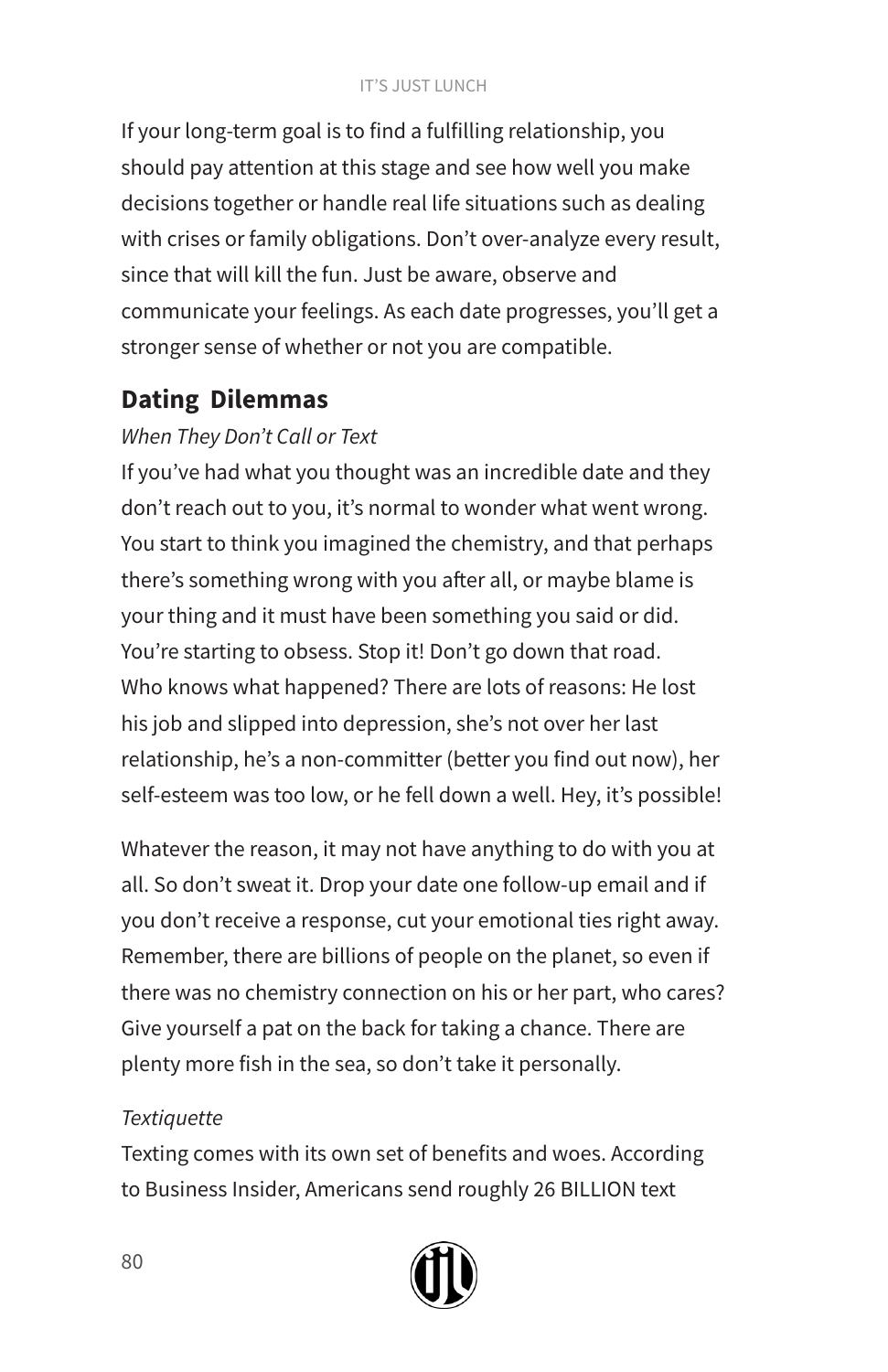messages every single day! In this day in age, it is easier than ever to communicate with your special someone. Texting is an avenue that allows two people to stay in constant contact. Likewise, it is so easy to get caught up in the convenience, which could lead to communication issues in your relationship. It is important to remember that men and women communicate differently. This is especially true via text. Text Messaging should always be a supplemental form of communication, not a primary method to talk to your partner. Limiting texting may help keep your relationship fresh by always being able to tell the tone in the conversation. Furthermore, we hear from our clients how much they appreciate a good old fashioned phone call.

#### *Managing your Textpectations*

With the advent of technology comes instant gratification. Back in the olden days (ahem…), we didn't walk around with cellular phones attached to our hands. We had landline phones and answering machines, so if you wanted to connect with your love interest, there was a delay. Simply because we can stay in touch more easily, doesn't mean we should. Pace yourself! Keep the romance alive and leave them wanting more. There's no shame in creating a little mystery for your potential mate.

It's crucial to understand why you are texting. If it stems from a desire for attention, don't do it. If it's because you're anxious to know whether they are still interested, again, don't do it. It's difficult to read a person through text and it's easy to misread a person through text. Not everyone has the same texting style and frequency, so if you find yourself needing to text throughout the day, counting the hours between texts, or overthinking every word and emoji, you may need to reevaluate your textpectations.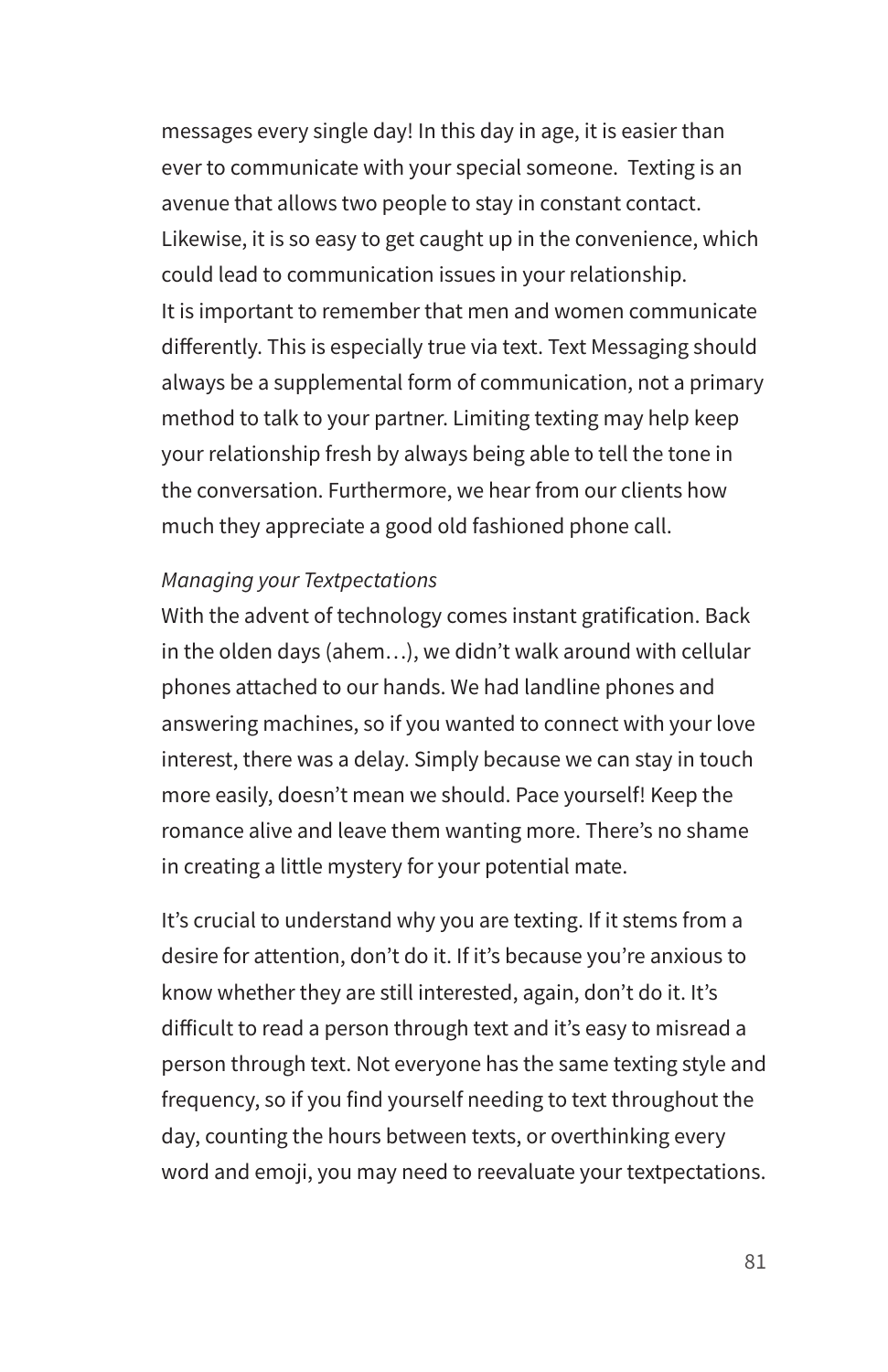## **When to text:**

-When you are at work/event that makes talking on the phone difficult

-Checking in/Thanking someone after a date

-Scheduling future plans

-If you think of them, share an inside joke, and can send something without expecting a text in return.

-Reigniting communication

# **When NOT to text:**

-Breaking up. Wo/man up and call the person. Especially if you've been on more than five dates.

-Checking on how someone's day is. Yes, it seems thoughtful to text someone, "how are you?", but it's bland and isn't moving the relationship forward.

-Apologizing

-Asking someone out

## *The Perfect Match*

While there is no such thing as the perfect person, there is an ideal match out there for you, and actually, there are several. To find that special someone, you must first let go of your ideas about finding the perfect person...believe it or not, everyone has flaws!

Our fantasies are usually about Mr. or Ms. Perfect and often we eliminate Mr. or Ms. Right because they may not reveal all the perfect qualities. The older we get, the more we rationalize our way around things, and it can ultimately mean we never make any decisions. We get hung up on the "what ifs" and feel sure we know how it's going to turn out. The truth is you never know how something is going to turn out. At a certain point, if you

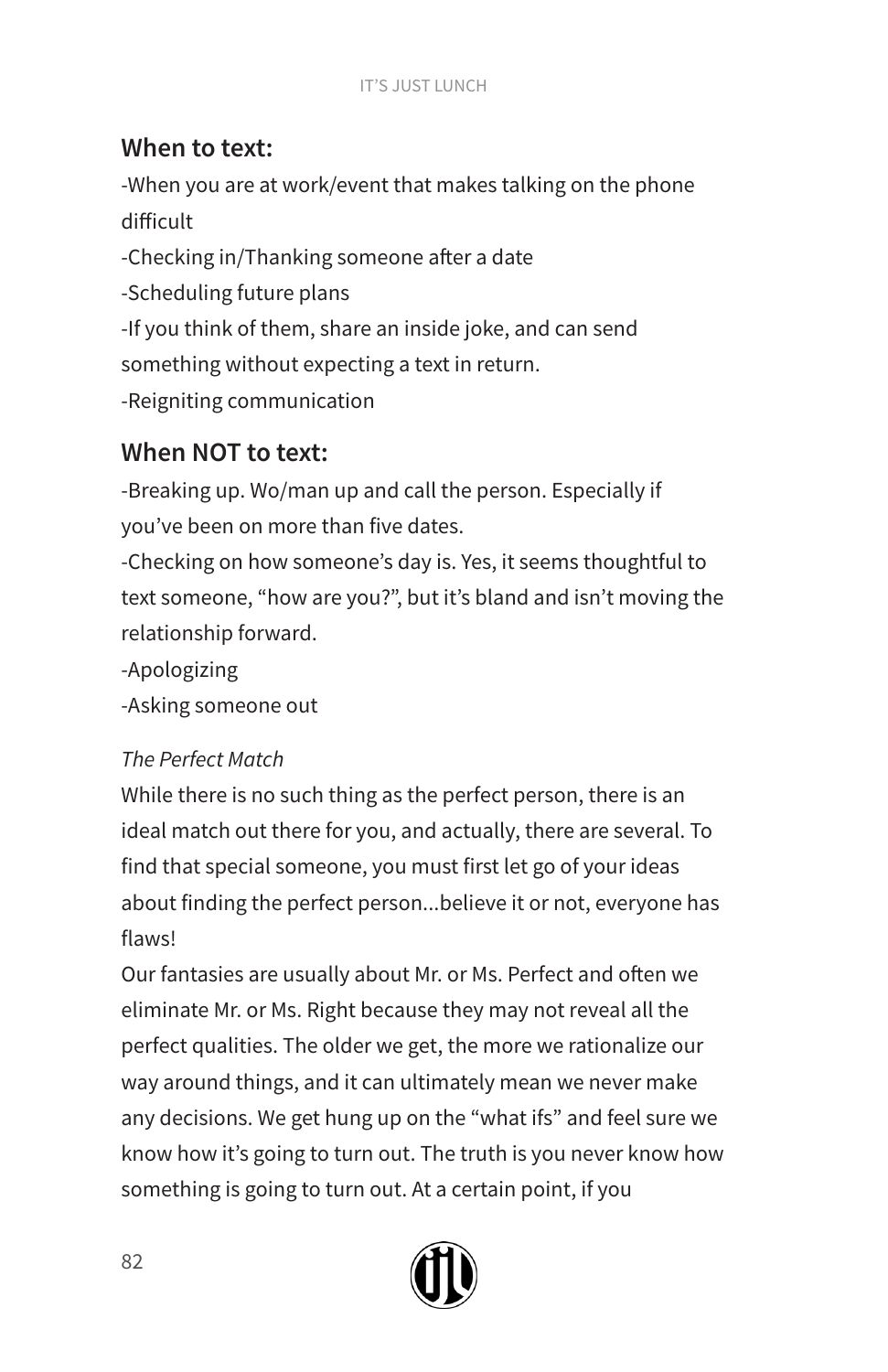determine that you really want to be in a lasting relationship, you will have to take a chance and work through the ups and downs.

Don't lose sight of the valuable lessons you learn while you're dating — you gain self-confidence, a stronger sense of self, a clear idea of what you can and can't compromise. More importantly, as an experienced dater, it becomes much easier for you to identify your soul mate when he or she finally shows up. So keep the faith. Make sure your goals are clear from the get go, keep an open dialogue, have a no-bull policy, and you might find yourself in love before you know it.

## **Are We Exclusive?**

Some people don't like to bring this subject up for fear of scaring off their new partner, but until you actually have an agreement to stop seeing other people and focus solely on each other, you shouldn't assume that you are in an exclusive relationship. The whole point of dating is to try out different people, and neither of you has to limit yourself to one person.

Don't rush into exclusivity until you know for sure that you want to focus solely on this person. If you were interviewing candidates for a partnership at your company, you wouldn't pick the first person who came along, would you? Well, you are the CEO of your life and the more potential partners you meet, the easier it will be for you to find your ideal candidate.

While you're interviewing, never stop learning about the opposite sex. Get interested in them. The more you know about men or women, the better partner you will become. Talk to them, listen to them and most of all laugh with them.

When you decide to be exclusive with someone you've been dating, it's only fair and respectful to let your other dates know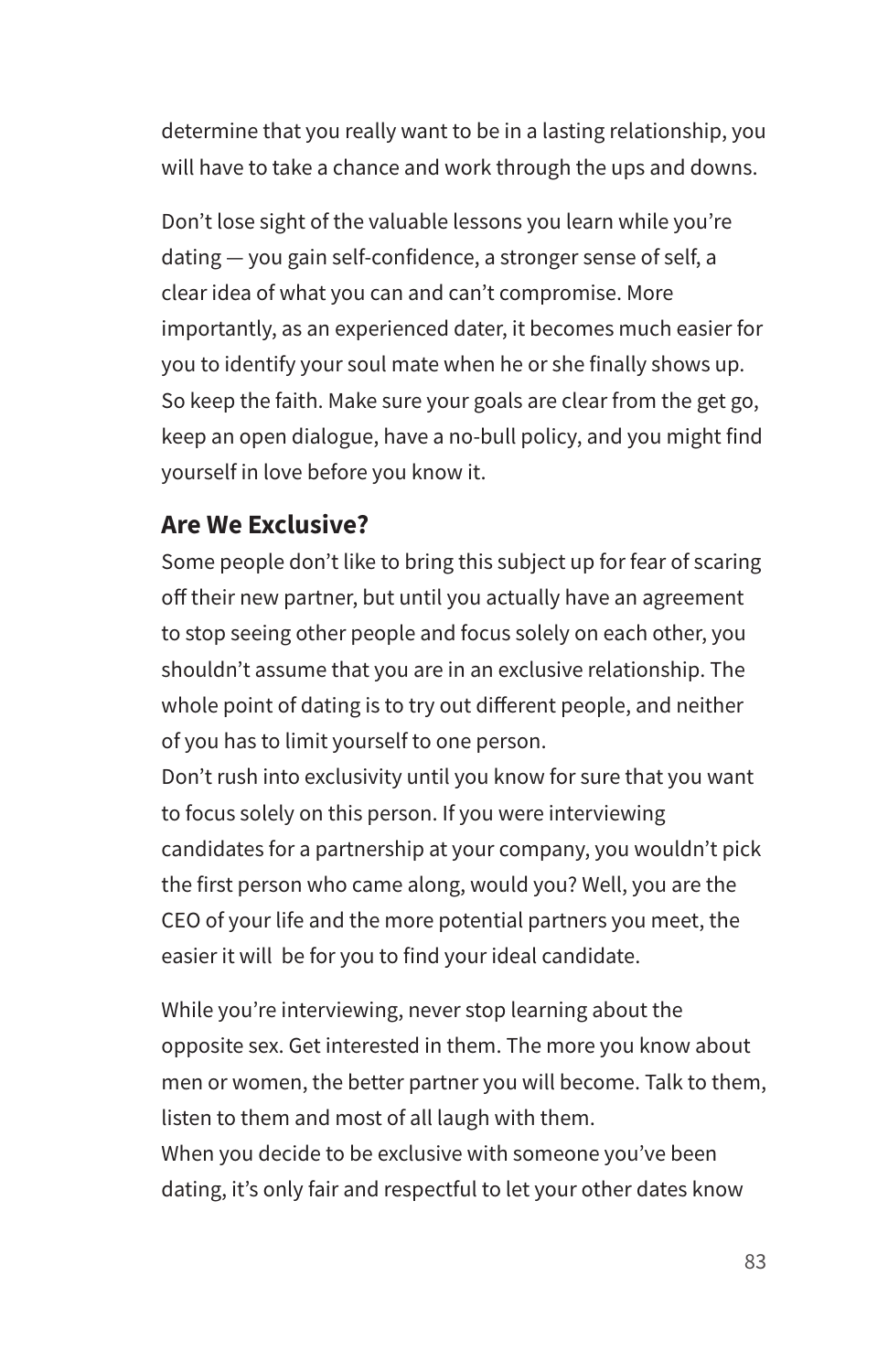that you're no longer available. Don't just disappear out of their lives without so much as a "see ya." Tell them that someone else you've been dating has become a serious relationship. Don't forget to mention how much you enjoyed dating them and what you liked about them. Try to leave them feeling good about the whole experience. You could even remain friends.

# **The Honeymoon Phase**

Many relationships start off peachy keen. We've all been there: Every little mannerism is just adorable, every single statement they utter is worthy of a Nobel Prize, they're so understanding, so wonderful, so beautiful, and miraculously you seem to agree on everything. Welcome to the honeymoon phase.

Oh, it's a joyous time in those first three to six months; after all, there's never any bad news. Unfortunately, it can all come to a grinding halt. While you've spent the past several months eating off her plate and hand-feeding him dessert, you suddenly discover that you hate sauteed mushrooms and if you see one more lettuce cup you'll faint.

Some relationships survive the end of the honeymoon period, other's fall by the wayside. But there's no need to feel bad if you can't make it past go and your engine loses steam. Believe it or not, that's how love works and this stage of romantic love is nothing more than Mother Nature's way of ensuring reproduction. Anthropologist Helen Fisher, author of Why We Love, claims that romantic love has a limited shelf life for a very good reason — we'd all die of sexual exhaustion if it didn't. She believes that romantic love wasn't built to last forever; it's there to fire our engines and get us all to work, making babies and building houses, and to keep us together during the early stages of child rearing. The intense attachment we feel toward each

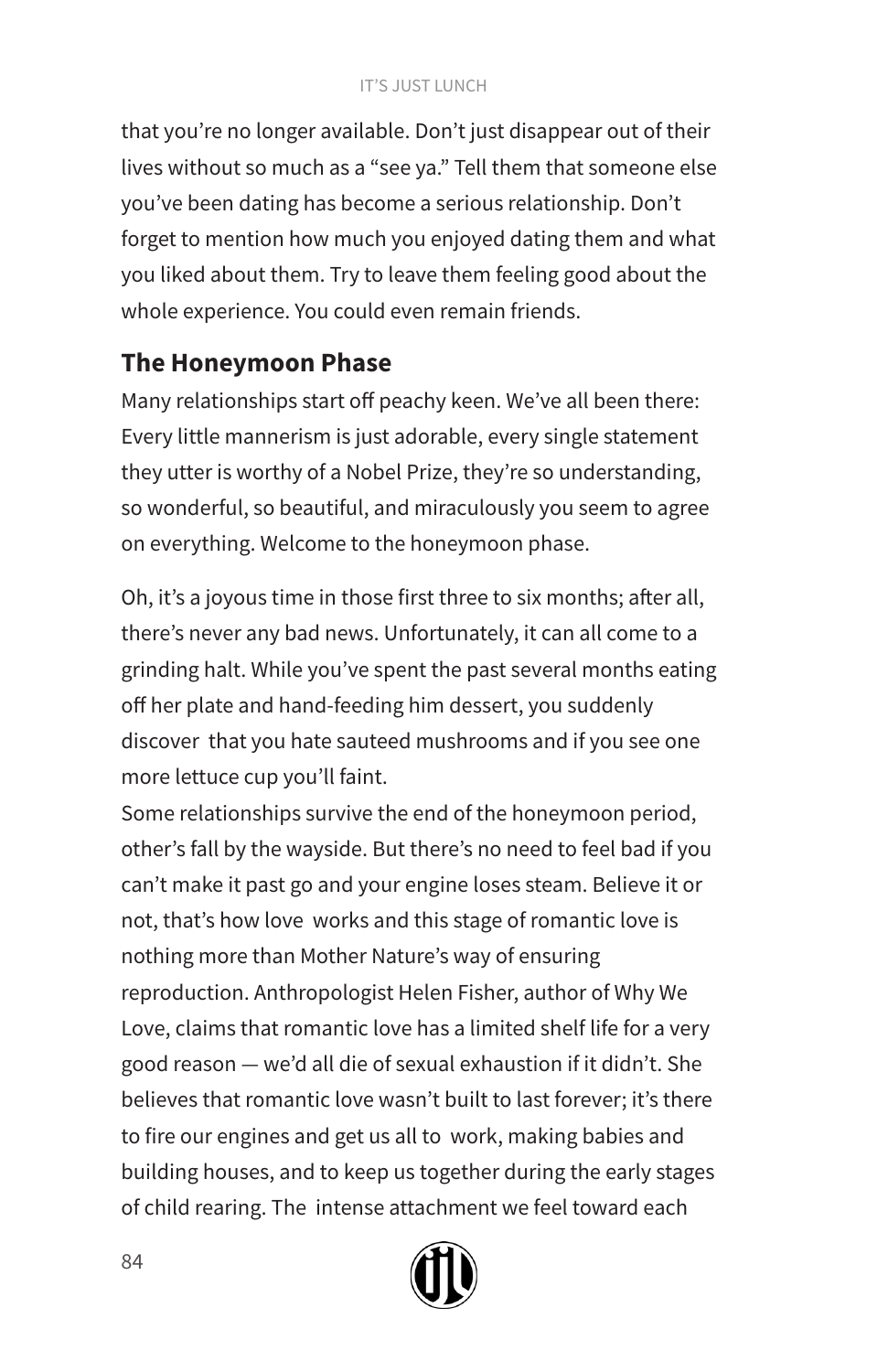other ensures the survival of the species

And to think, Hallmark has made a business off this! So, how do we survive this period and keep the love alive? Well, according to Ms. Fisher, the answer is to do novel things together. Novelty, she says, drives up levels of dopamine — a brain chemical that is associated with arousal, motivation and goal-oriented behavior — the stuff love is made of.

So, there you have it: the answer to everlasting love. Might we add one more piece of advice, just in case it turns out to be a false start? Pace yourself during this honeymoon stage. Don't spend every spare moment with your new love. Your friends and family aren't there to fill in the gaps until that special someone comes along.

Remember, you're in the "getting to know you" stage. You might decide that this is not the right person for you and will have to return to your life. If you've blown off your friends and your work has suffered, don't expect to find things exactly the way you left them. Also, keeping your own life going while you are in the honeymoon phase takes the pressure off the other person "to be your everything."

## **You Can't Hurry Love: Is This Going Anywhere?**

So, you've been out with your new sweetheart several times, but you're still unsure if the relationship is going anywhere and you find yourself wondering if this person could be "the one." How do you know she is right for you? Will he tell you he cares, will he show you he cares or will he only tell others he wants you in his life?

Timing is everything in a relationship. Some people take time to let things develop before making any serious commitments,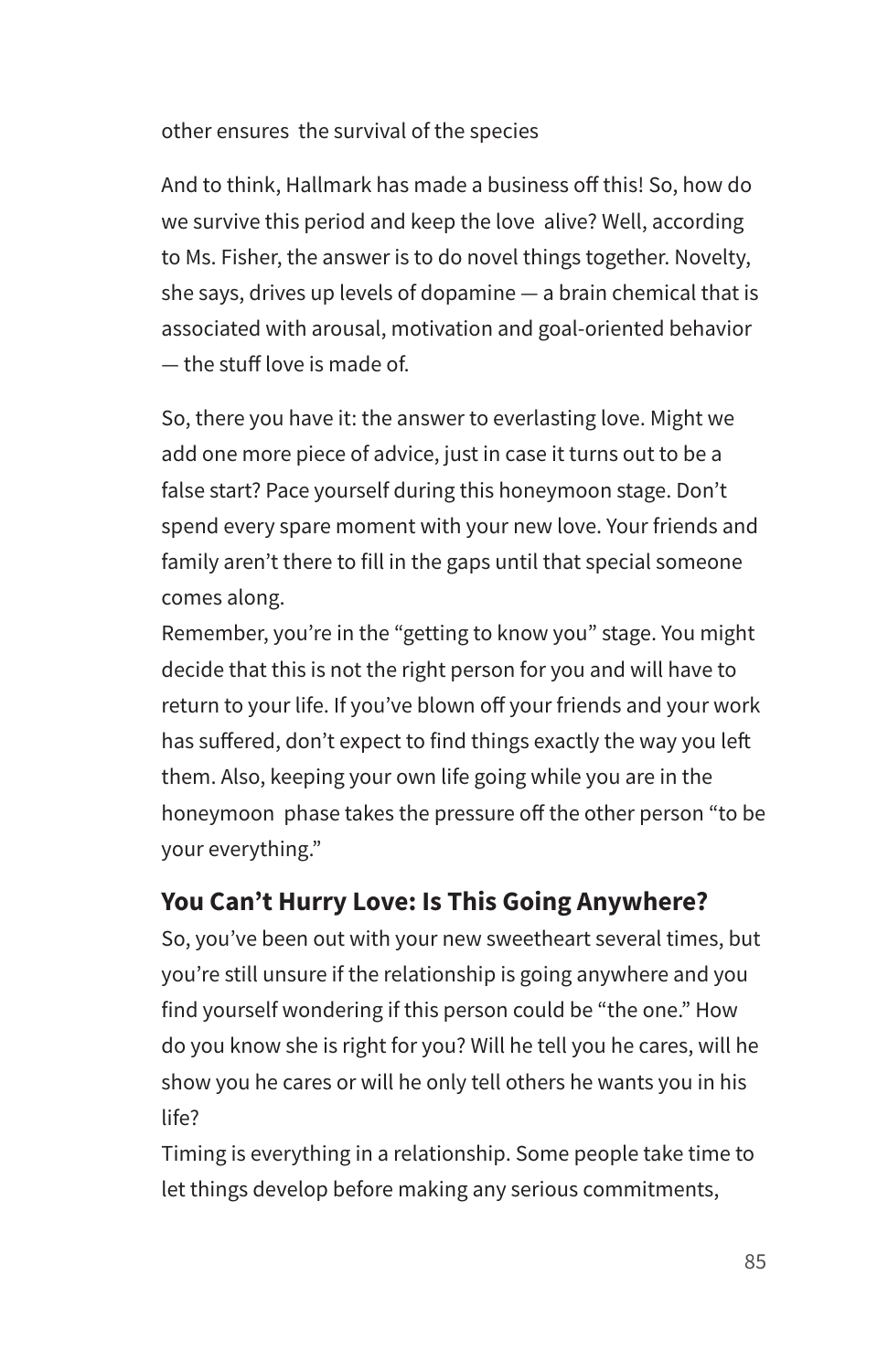while others jump right in and grab the bull by the horns. If you're not going at the same pace, there could be a clash. The truth of the matter is you're ready when you're ready and not a moment before. Try to let the relationship evolve at a natural pace without bulldozing ahead just because you're "primed" or imposing too many expectations on whether or not this can last forever.

Sometimes it can start off hot and heavy, but later you find out you're totally wrong for each other. Or you can start dating someone who may not be your usual type, but over time you fall for him anyway. Give it time to develop and you could be surprised.

# **You Have Passed Go: Sail Away with Your Sweetheart**

Along the way there will be lots of positive signs if things are progressing nicely. These little gems have been culled from thousands of ex-clients who now are happily married: -You think about each other when you're apart. -He asks you what you would like, then does it. -She can make you laugh and lift your spirits.

-He is caring and considerate, asks for and listens to your opinions and feelings.

-You communicate easily and can talk about a variety of things with respect.

-You work together to solve problems.

-You accept each other's differences and can agree to disagree without resentment.

-She is an independent thinker and has her own thoughts and opinions, not just agreeing with yours.

-She is a well-adjusted, balanced person with a full, interesting